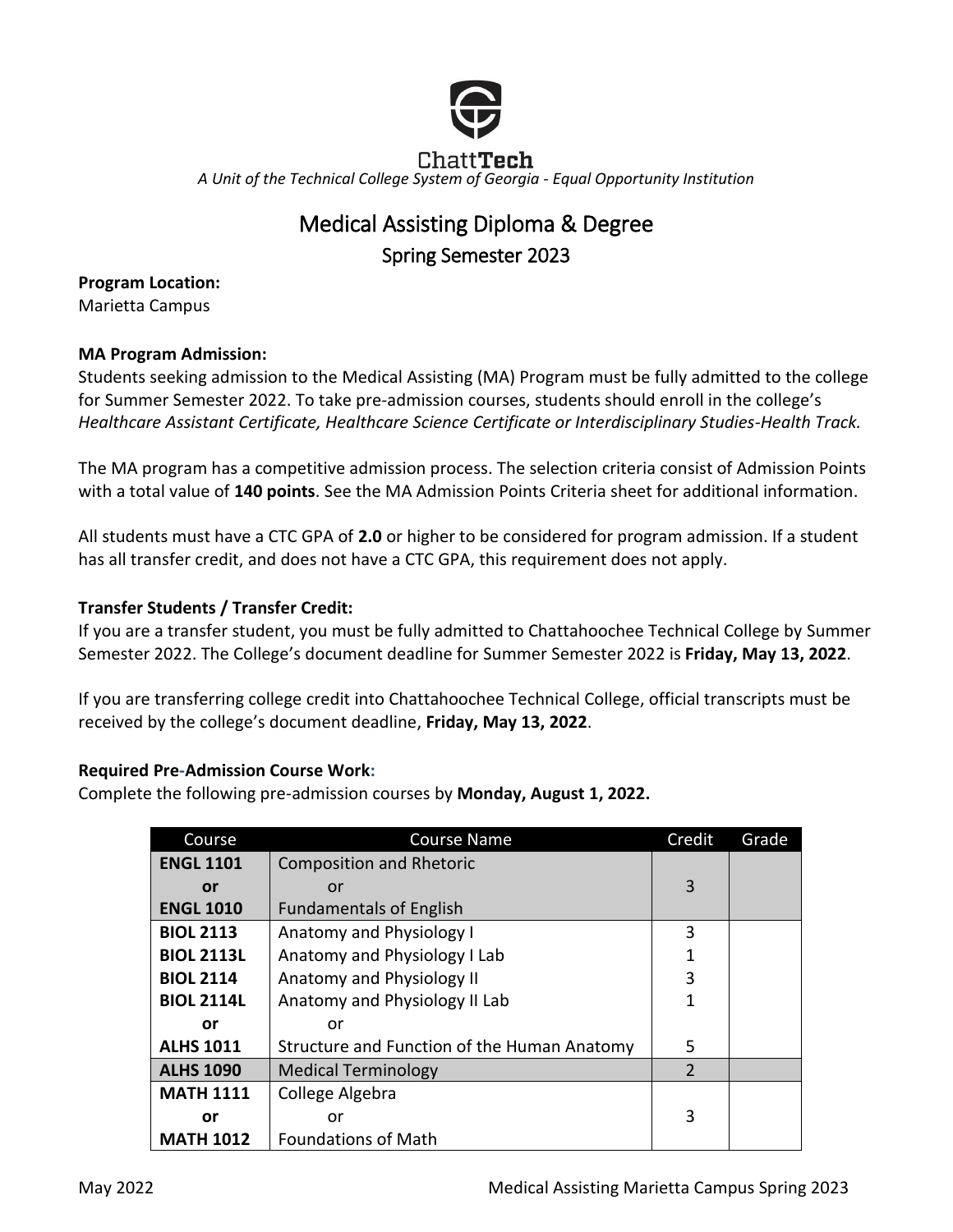#### **Additional Required Courses:**

The following pre-admission courses must be completed or transferred into CTC's Banner system by **Monday, December 12, 2022** with a grade of "C" or higher:

| Course           | Course Name                | Credit | Grade |
|------------------|----------------------------|--------|-------|
| <b>PSYC 1101</b> | Introduction to Psychology |        |       |
| or               | or                         | 3      |       |
| <b>PSYC 1010</b> | <b>Basic Psychology</b>    |        |       |
| <b>COMP 1000</b> | Introduction to Computers  | 3      |       |

Students pursuing the Associates Degree in Medical Assisting will be required to complete the following courses with a "C" or higher before petitioning for graduation.

| Course                                | Course Name Credit | <b>TGrade</b> |
|---------------------------------------|--------------------|---------------|
| <b>Humanities Elective</b>            |                    |               |
| <b>Any General Education Elective</b> | $***$              |               |

*\*Humanities Elective- Select one: ENGL 2130, HUMN 1101, ARTS 1101, MUSC 1101, MUSC 2040,* 

## *THEA 1101, ENGL 2110*

*\*\*See Health Sciences webpage or catalogue for general education elective offerings*

Upon graduating from the MA program, all students will receive a Diploma in Medical Assisting. Students must again petition for graduation to receive the Associate of Applied Science in Medical Assisting. Students must take at least one general education course under the AAS in Medical Assisting program of study.

## **Course Attempts and Point Calculations:**

Students are allowed two attempts in the Anatomy and Physiology I and Anatomy and Physiology II and/or ALHS 1011 Structure and Function of the Human Body courses that will be awarded as admission points. Should a student attempt these classes more than twice, only the first two attempts will be considered when calculating admission points. A third attempt in these courses will not exclude a student from applying to the program. A student's third attempt will not receive admission points towards competitive application.

## **Immunizations:**

Chattahoochee Technical College does not require vaccinations as criteria for admission and enrollment of students; however, immunizations are required for college health programs by our clinical partners. Students may not complete clinical rotations without meeting clinical site immunization requirements. All required vaccinations must be complete prior to starting clinical practice. Students completing internships or practicums in other majors must adhere to all job site vaccination guidelines. Clinical and job site requirements can and do change without notice or input from the College.

## **Application Session:**

All students must attend a Virtual Application Session and complete a Program Application. Program applications are only given out at the Application Sessions. A schedule of the Medical Assisting sessions will be available at the beginning of Summer Semester 2022 and posted on the Medical Assisting